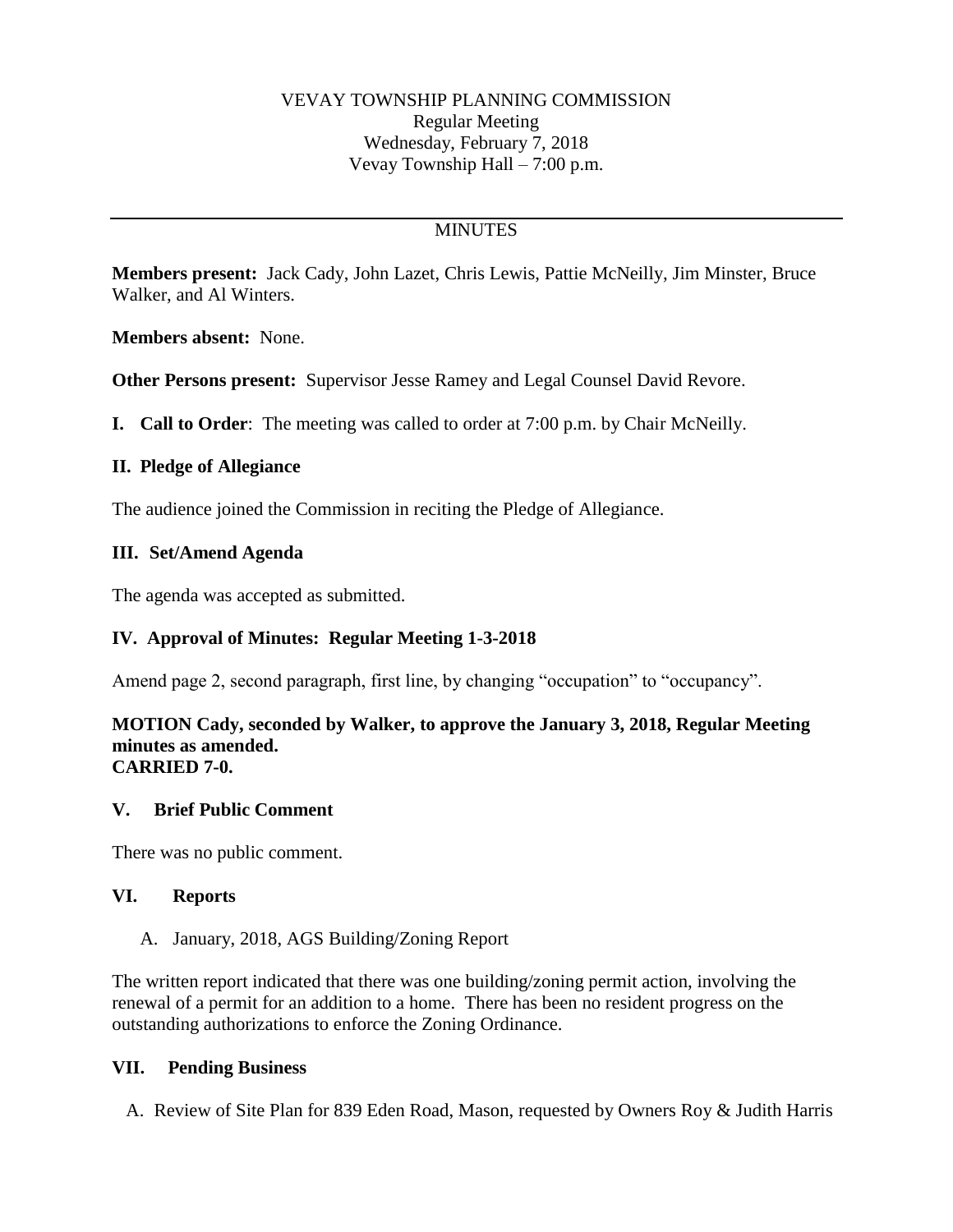On December 13, 2017, the Township received an application from the owners of the parcel to convert the existing building structure to use for mini-storage. There will be no change to the framing or exterior of the building.

Mr. Roy Harris, owner – the proposal is to in phases convert the entire heated interior space into self-storage units. He will be adding an outside canopy to shelter the unloading of individual vehicles when clients transfer materials. Hours of access will be limited to a portion of the day, for instance from noon to 6:00 or 7:00 pm. There will be no employees on site. Maintenance and any other work will be performed via contractual services. Security will be by access code devices and cameras. He will not allow the storage of perishable food, and he will prohibit the storage of any motorized vehicles unless the gas tank has been emptied. There will be no outside storage of any equipment, vehicles, and materials. The existing recreational use should end this spring.

Mr. Harris – in response to questions from the Commission - Any structure of 12,000 square feet or more requires a fire suppression system, but he has two buildings separated by a fire wall, each building being about 9,600 square feet, so no such system is needed. It was noted that a building permit will be needed for the construction of the canopy and the interior changes. The former proposal by the airport to build a north-south runway has apparently been permanently abandoned and should therefore not have any future impact on his parcel or operations.

#### **Section 14.03 – Site Plan Review Requirements**:

- C. Required Site Plan Submission Requirements
- A site plan for a home occupation may be prepared by the property owner. All other site plans shall contain the seal, name, and firm address of the professional individual responsible for the preparation of the site plan. – Condition met, provided on each design page of the submitted site plan.
- A general location sketch showing at minimum, properties, streets and use of land within  $\frac{1}{2}$ mile of the area. – Condition met, on one of the submitted aerial views of this portion of the Township.
- Legal description of the subject property and parcel identification number. Condition met, noted on design page SP1.
- The date, north arrow, and scale. Condition met, provided on each design page of the submitted site plan.
- Name and address of the property owner or petitioner. Condition met, provided on the application.
- Existing zoning and use of all properties abutting the subject property. Condition met, noted on one of the submitted aerial views of this portion of the Township.
- All buildings, parking, driveways, roads, streets, railroads, and access easements within 100 feet of the subject property. – Condition met, noted on one of the submitted aerial views of this parcel and surrounding area. An easement for Consumers Power is noted on design page SP1.
- $\bullet$  The overall objectives of the proposed development.  $\overline{\phantom{a}}$  Condition met, in the site plan application and on all submitted design pages. During Commission consideration, the applicant indicated that the overall purpose is to establish an interior area for mini-storage use by individuals or small businesses.
- Size (in acres) of the subject property and approximate number of acres allocated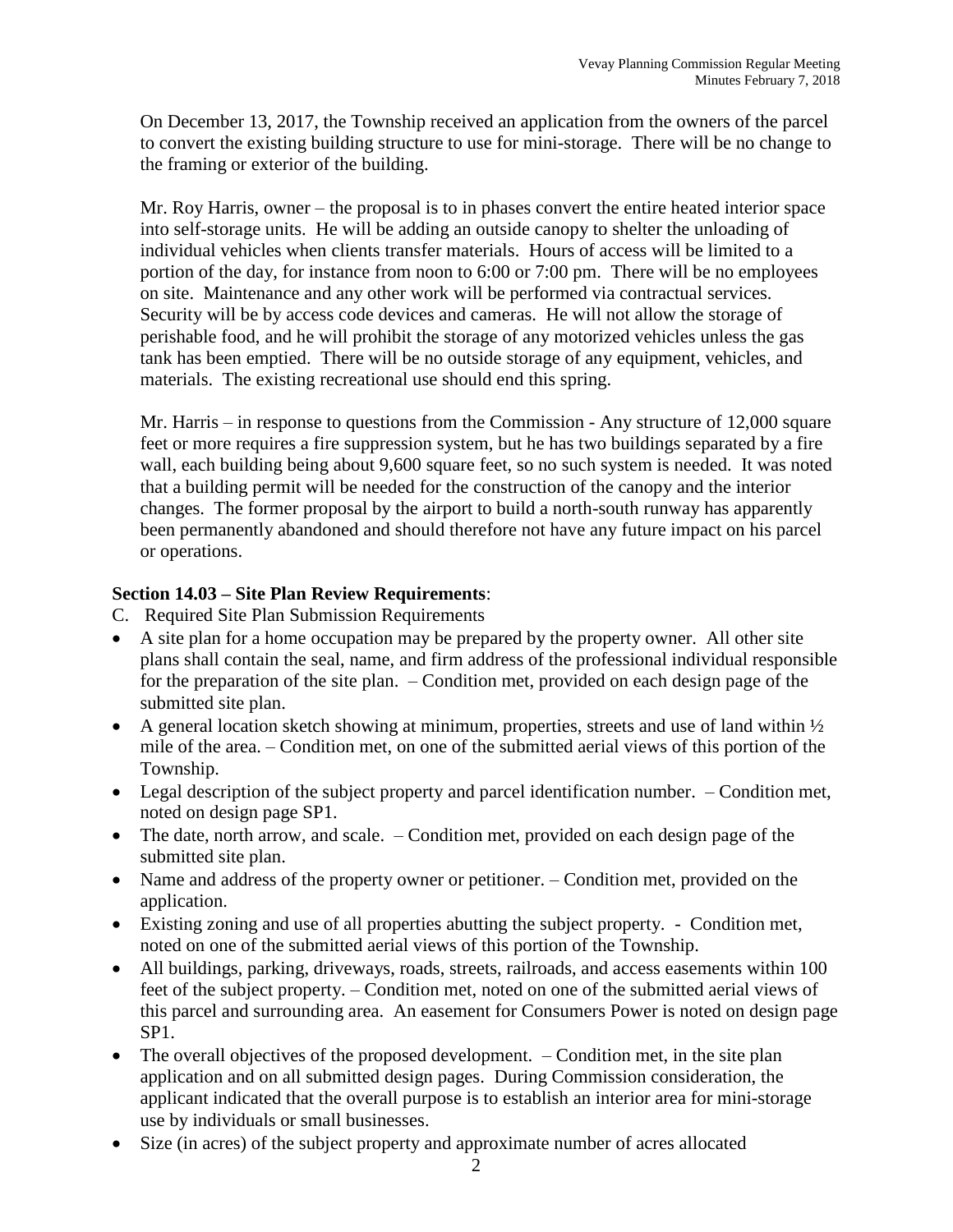to each proposed use and gross area in building, structures, parking, public streets and drives, and open space. – Conditions met. Parcel acreage is noted on design page SP1, as are the dimensions of the two buildings. During Commission consideration, the applicant indicated that the entire usable interior area of both buildings would eventually be utilized for ministorage purposes, as is also indicated on design pages S1 and S2 (Units A and B).

- Dwelling unit densities by type, if applicable. Not applicable.
- Location of existing and proposed utilities, including any proposed connections to public or private sewer and water supply systems. – Conditions met. The application included diagrams from the Ingham County Health Department indicting such.
- Existing and proposed method of providing storm water storage and drainage. Condition met. Design page SP1 has the required contour intervals of the parcel, indicating how water runoff would flow. During Commission consideration, the applicant noted that the buildings have been there for almost 20 years, and water flow has always been via natural drainage, with no storm water storage or special drainage landscaping or structures needed. Flooding has not been an issue during the life of the buildings to date.
- Property lines with dimensions, and required setbacks shown and dimensioned. Conditions met, provided on design page SP1.
- All existing and proposed drives (including dimensions and radii), acceleration/deceleration lanes, sidewalks, curbing, parking areas (including the dimensions of a typical parking space and the total number of parking spaces to be provided (pursuant to Section 15.01), fire lanes, and unloading areas (pursuant to Section 15.02). – Conditions met, on design page SP1.
- Required buffer strips or screening. Condition met; see further comments on Chapter 15 provisions. Design page SP1 indicates a dumpster will be added under the canopy, which will be appropriately screened.
- Significant natural features; and other natural characteristics, including but not limited to open space, wetlands, stands of trees, brooks, ponds, floodplains, hills, slopes of over 15%, and similar natural assets or hazards. – Conditions met. The entire unimproved portion of the parcel is essentially flat and covered with grass, as indicated on design page SP1 and the provided aerial views of the parcel.
- Any signs not attached to the building(s).  $-$  Condition met. The existing sign location and specifics are noted in the application, on faxed pages 5 and 6 of 8.
- General topographical features at contour intervals no greater than 5 feet. Condition met, on design page SP1.
- Existing and proposed uses, and dimensions of all existing and proposed structures on the subject property. – Conditions met, building dimensions on design page SP1 and proposed uses on design pages S1 and S2.
- Location of all solid waste disposal facilities, including recycling, and required screening pursuant to Section 15.05). – Condition met. Placement of a future outside dumpster is noted on design page SP1.
- Location and specifications for existing or proposed outside, above or below ground storage areas, including storage facilities for hazardous materials. – Not applicable. The application and comments made by the applicant during Commission consideration indicate that there will be no outside storage of any equipment, vehicles, or materials. No waste will be generated, and fuels will not be allowed to be stored on site.
- All existing vegetation and the location, type, and size of all required landscaping, and the location, height and type of existing and required fences and walls. - Conditions met. There is no vegetation on site besides grass, no fences, and no walls. As this parcel has been used for industrial purposes for almost 20 years, during that time has not had vegetation, fences,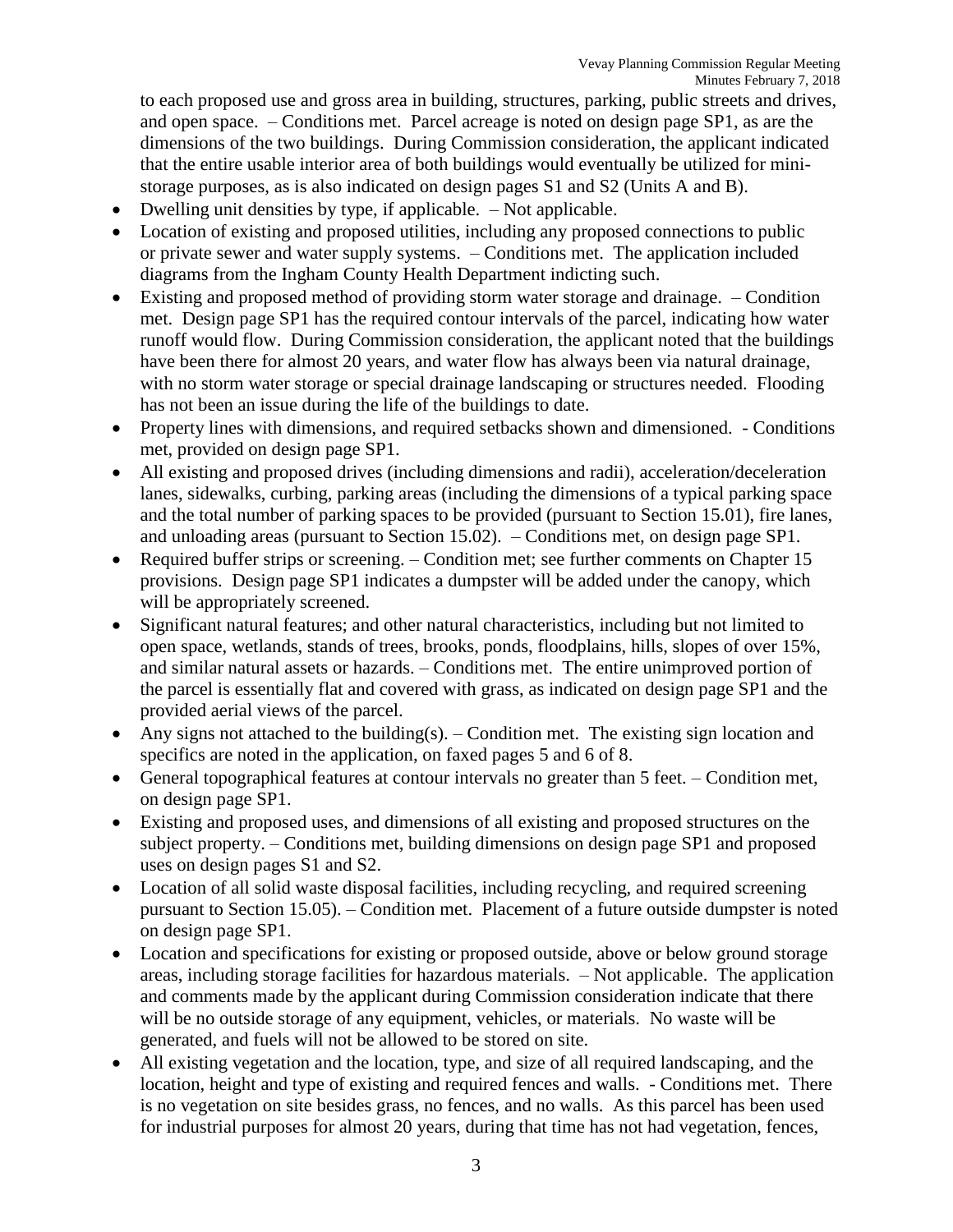or walls, and as it is located in the midst of other industrial parcels and the airport, no new vegetation, fencing, or walls were deemed by the Commission to be needed. See Chapter 15 for further comments.

- Recreation areas, common use areas, and areas to be conveyed for public use and purpose. – Not applicable.
- Exterior lighting showing area of illumination and indicating the type and height of fixture to be used (pursuant to Section 15.04). – Conditions met, as noted on design page SP1.
- Elevation drawings of proposed buildings Condition met. The only proposed structure is a canopy, location noted on design page SP1 and dimensional details on design page S3.
- D. Additional Information

Given the detail of the site plan drawings and other materials, no additional graphics or written materials were requested. As there is no significant foreseeable increase in traffic, no Traffic Impact Assessment or Traffic Impact Study was required of the applicant.

**Section 14.04 – Application and Review**: Supervisor Ramey confirmed that all required copies and fees have been submitted.

**Section 14.06– Review Standards**: The Commission made the following findings:

- B. **Site Development Standards**
	- 1. The uses proposed will not adversely affect the public health, safety, or welfare. Conditions met. The parcel is zoned M-1 Industrial, in an area with other industrial use parcels. No undue noise, odors, fire, smoke, vibrations, glare, or other negative impacts are anticipated. The proposed use will entail likely a minimum of traffic, human presence, and activity. As there should be no foreseeable negative impact on the surrounding operations, the Commission determined that the proposed uses would not adversely affect the public health, safety, or welfare.
	- 2. Uses and structures located on the site shall take into account topography, size of the property, the uses on adjoining property and the relationship and size of buildings to the site. The site shall be developed so as not to impede the normal and orderly development or improvement of surrounding property for uses permitted in this Ordinance. – Conditions met. The only proposed addition to the site is a canopy to shield the entrance to the building; as such, there are no anticipated impacts to the topography, structures, surrounding uses, or orderly development of surrounding parcels. Traffic at any given time should be minimal and should not impede the normal and orderly development or improvement of surrounding properties.
	- 3. The site plan shall provide reasonable visual and sound privacy for all dwelling units located within and adjacent to it. Fences, walls, barriers, and landscaping shall be used, as appropriate, to accomplish these purposes. Appropriate fencing may be required by the Planning Commission around the boundaries of the development if deemed necessary to minimize or prevent trespassing or other adverse effects on adjacent lands. The Planning Commission may also require road or pathway cross-connections between developments. – Conditions met. There are no residences within or close to the parcel. There are no new uses or structures that require screening except for the waste dumpster. Given the single vehicle nature of any new traffic, this impact was found to present an insignificant effect on nearby uses, and not entail the need for fencing or barriers.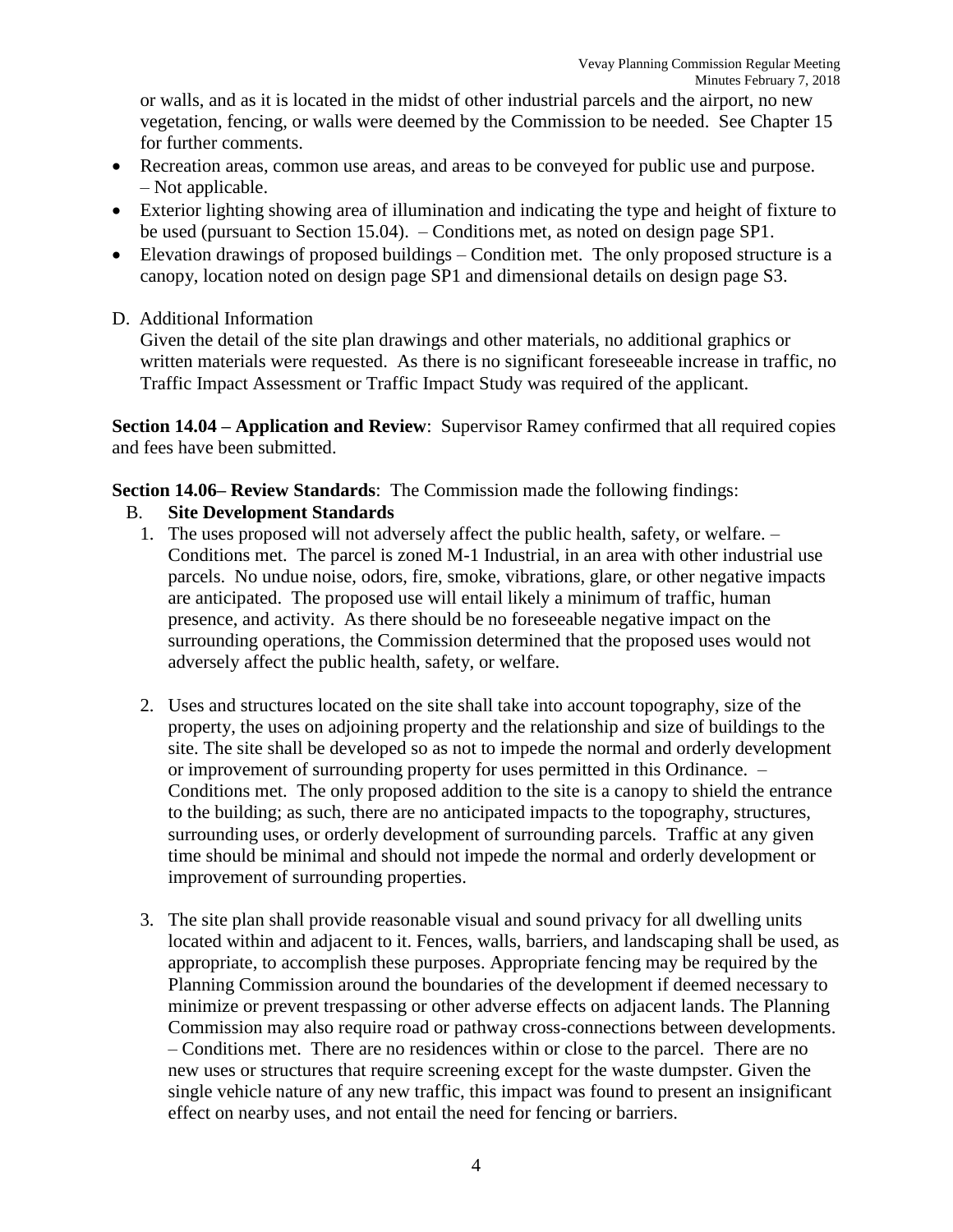- 4. The site shall be developed to create a pleasant, pedestrian paced atmosphere which deemphasizes the automobile and considers rural character. Site amenities like street trees, bike racks, benches and outdoor tables may be required by the Planning Commission. – Not applicable. The proposed use is not in a pedestrian path, nor are any proposed. The parcel and use are industrial in nature, and business should be almost exclusively by motorized vehicle.
- 5. All buildings and groups of buildings shall be arranged so as to permit necessary emergency vehicle access as requested by the Fire Department. – Condition met. All buildings and areas likely to need such access are already accessible via a paved driveway. The existing driveway has already been deemed sufficient for emergency vehicle access.
- 6. Exterior lighting shall be arranged so that it is deflected away from adjacent properties and so that it does not interfere with the vision of motorists along adjacent streets. Lighting of buildings or structures shall be minimized to reduce light pollution. The site shall comply with the requirements of Section 15.04. – Conditions met. The lights, proposed installation, and use are in compliance with Chapter 15, as noted below.
- 7. All loading and unloading areas and outside storage areas, including areas for the storage of trash, which face or are visible from Residential Districts or public streets, shall be screened in accordance with the requirements of Section 15.02. – Condition met, as noted on design page SP1.
- 8. Site plans shall conform to all applicable requirements of Township, County, State, and Federal agencies. Approval may be conditioned on the applicant receiving necessary Township, County, State, and Federal permits before final site plan approval or an occupancy permit is granted. – Condition met. The applicant submitted septic field improvements that have been approved by the Ingham County Health Department. No other non-Township permits are required.

### C. **Vehicular and Pedestrian Standards**

- 1. Safe, convenient, uncongested, and well-defined vehicular and pedestrian circulation shall be provided for ingress/egress points and within the site. Drives, streets and other circulation routes shall be designed to promote safe and efficient traffic operations within the site and at ingress/egress points. – Conditions met. As the site will be limited to primarily individual vehicle traffic, and likely only a few at a time, and as there is no pedestrian traffic proposed, these conditions were considered adequately fulfilled by the detail of spacing, paving, and the driveway as noted on design page SP1.
- 2. The arrangement of public or private vehicular and pedestrian connections to existing or planned streets in the area shall be planned to provide a safe and efficient circulation system for traffic within the Township. – Condition met. The anticipated low level of traffic should be adequately accommodated by the existing driveway.
- 3. The minimum number of vehicular entrances and exits shall be provided at appropriate locations so as to maximize the convenience and safety for persons entering or leaving the site. The number of vehicular entrances to and exists from the site shall be determined with reference to the number of dwelling units or other land uses within the site, the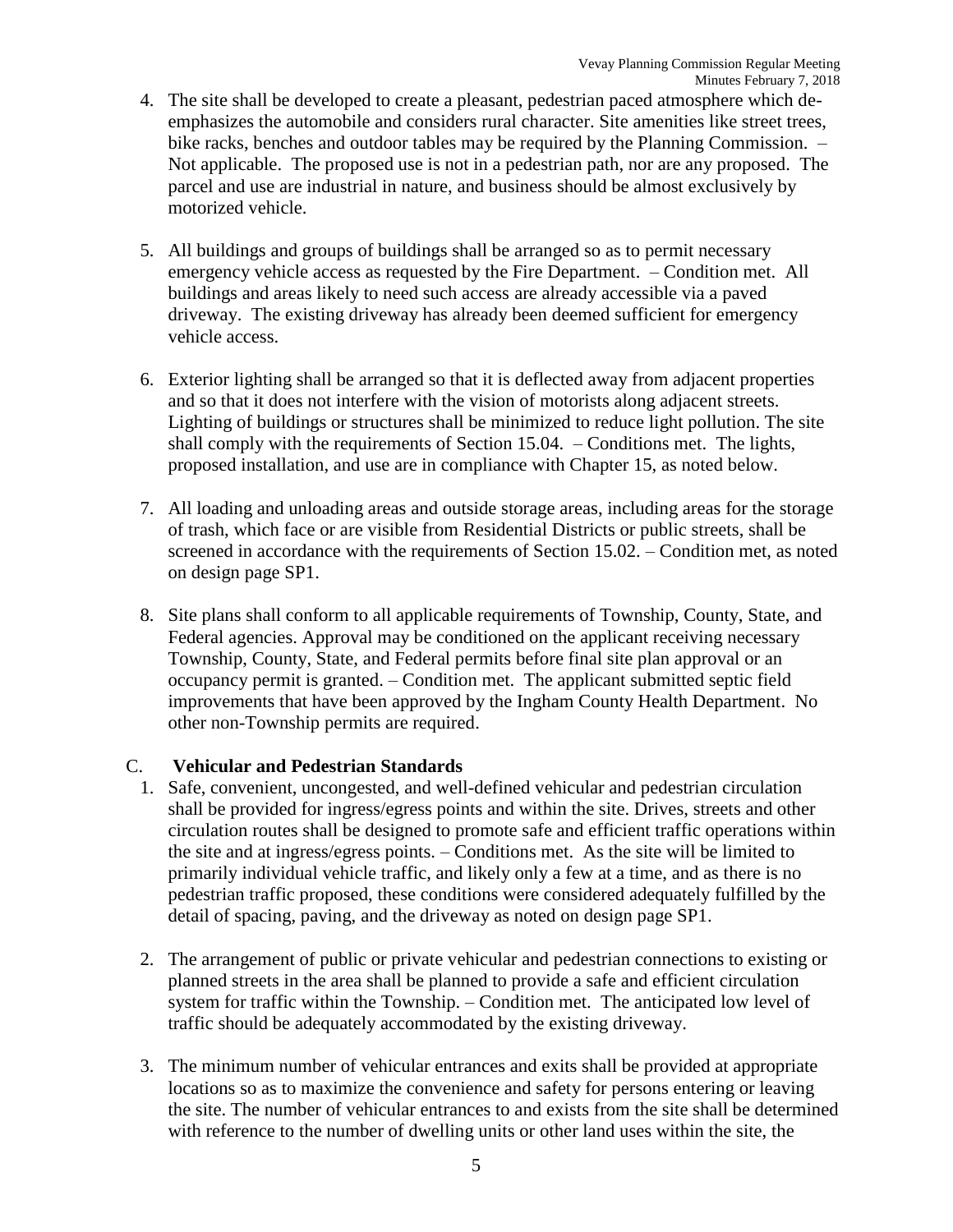nature and location of the surrounding streets, the effect of traffic in the area, nearby topography, and other factors. – Conditions met. As the ICRD has already approved a driveway, and given the anticipated level of traffic, this requirement was deemed to be sufficiently addressed.

- 4. Adequate traffic control shall be provided on site and throughout developments to ensure safe vehicular and non-motorized cohabitation. The Planning Commission may require traffic calming measures, paved road shoulders, and deceleration or turn lanes when necessary. – Condition met. Given the limited number of vehicles expected to access the property at any given time as well as the limited hours of operations as noted by the applicant during Commission consideration of the site plan, traffic control was deemed to not need any improvement.
- 5. Appropriate sidewalks, trails or pathways for pedestrians and non-motorized vehicles may be required within the development and between developments but may be deferred with an appropriate performance guarantee. – Not applicable. There are no sidewalks currently on the property or surrounding parcels, and none planned. No known trails or pathways for public use are needed, given the nature of the district and the proposed uses.
- 6. The Planning Commission may require shared driveways or the consolidation of existing driveways where appropriate. – Not applicable.

#### D. **Environmental and Natural Features Standards**

- 1. Removal or alteration of significant natural features shall be restricted to those areas which are reasonably necessary to develop the site in accordance with the requirements of this Ordinance. The Planning Commission may require that landscaping, buffers, and/or buffer strips be preserved and/or provided to ensure that proposed uses will be adequately buffered from one another and from surrounding public and private property. – Not applicable, as no removal or alteration of significant natural features is proposed.
- 2. Landmark trees and significant vegetation slated for protection shall be marked on site to prevent their damage during construction. – Not applicable.
- 3. Appropriate measures shall be taken to ensure that removal of surface waters will not adversely affect the public storm drainage system. – Not applicable. The property currently self-drains and no changes are proposed to alter that aspect of the parcel.
- 4. Surface water on all paved areas shall be collected at intervals so that it will not obstruct the flow of vehicular or pedestrian traffic or create puddles in paved areas. Subsurface landscape islands within parking lots are encouraged. Catch basins may be required to contain oil filters or traps to prevent contaminants from being directly discharged to the natural drainage system. – Not applicable, given the relatively small area that is already paved.
- 5. Stormwater drainage design shall recognize existing natural drainage patterns. Stormwater removal shall not adversely affect neighboring properties or the public storm drainage system. – Not applicable, as the property already self-drains, and no exterior structures are proposed that would significantly affect drainage.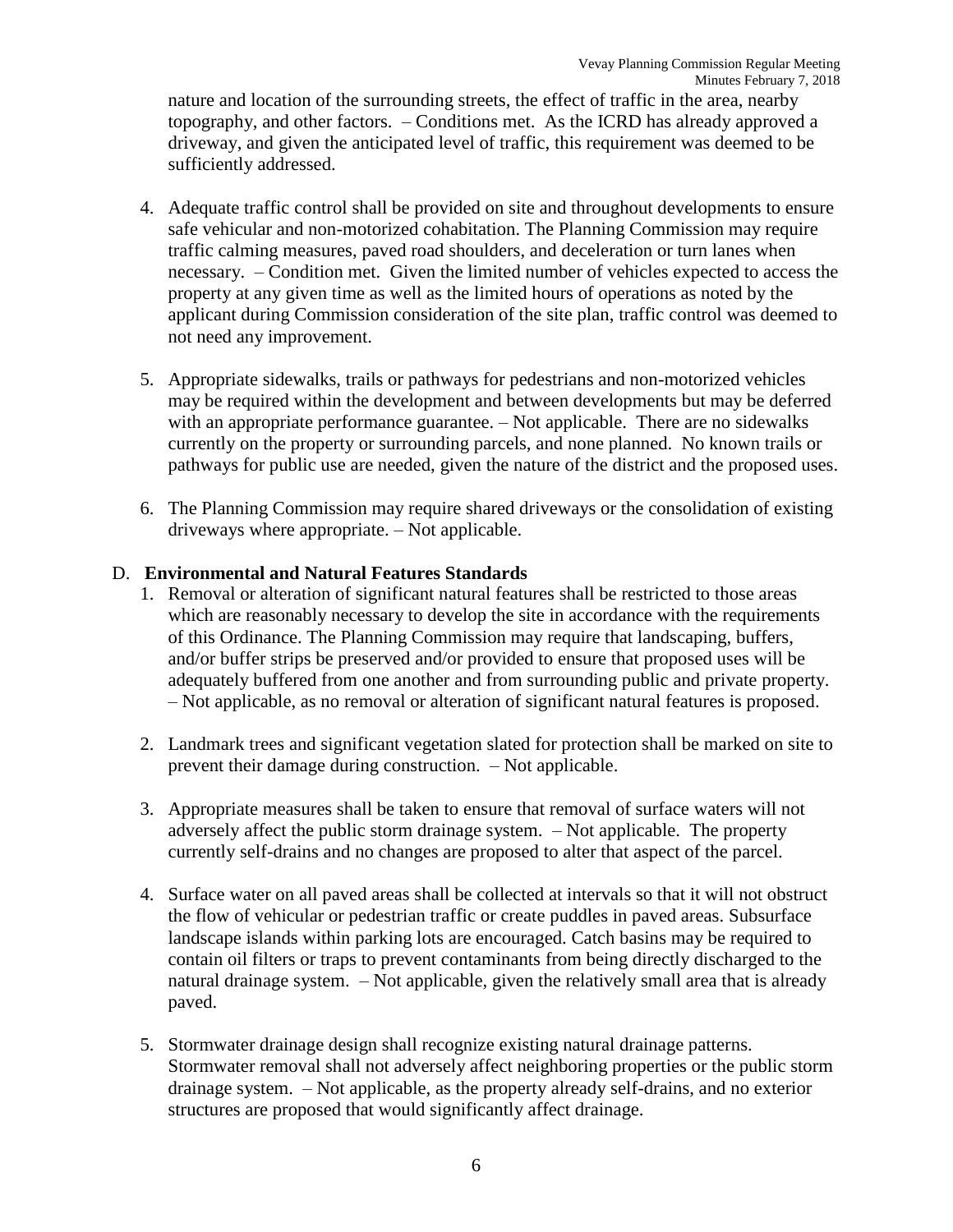- 6. Areas of natural drainage such as swales, wetlands, ponds, or swamps shall be protected and preserved insofar as practical in their natural state to provide areas for natural habitat, preserve drainage patterns and maintain the natural characteristics of the land. – Not applicable, as there are no such features on site.
- 7. Provisions shall be made to accommodate stormwater on-site wherever practical. Direct discharge of stormwater into surface waters is prohibited. Where feasible, nonstructural control techniques shall be utilized which shall:
	- a. Limit land disturbance and grading.
	- b. Maintain vegetated buffers and significant vegetation.
	- c. Minimize impervious surfaces.
	- d. Use terraces, contoured landscapes, runoff spreaders, grass, or rock-lined swales.

e. Use infiltration devices.

- Not applicable, as drainage is not anticipated to be affected.

# **SECTION 15.01 – GENERAL PARKING REQUIREMENTS**

As the current recreation use is in compliance with this section, and already utilizes substantially more parking than is anticipated by the proposed mini-storage use, the Commission deemed all of the requirements of this section to already be met and review of the site plan under this section is not applicable.

# **SECTION 15.02 - LOADING REQUIREMENTS**

A. Adequate space for standing, loading and unloading, that avoids undue interference with public use of dedicated rights-of-way, shall be provided and maintained on the same premises with every building, structure or part thereof involving the receipt or distribution of vehicles or materials or merchandise. – Condition met, as noted on design page SP1.

B. Loading, unloading or parking of delivery vehicles and trailers in a Nonresidential District shall take place only in approved areas. Under no circumstances shall a delivery vehicle or trailer be allowed to park in a designated loading/unloading zone for longer than forty-eight (48) hours. – This condition was noted to the applicant, who publicly agreed on February 8, 2018, to comply with this provision of the Ordinance.

C. At least one (1) loading space per commercial or service establishment shall be provided in the B1 and B-2 Districts in addition to any required off-street parking area. Required spaces shall be provided in the rear yard. The Planning Commission may permit the side yard to be used for loading spaces, provided adequate screening is provided. – Not applicable.

D. All loading spaces in the Industrial District shall be at least ten (10) by fifty (50) feet, or other dimensions totaling at least five hundred (500) square feet in area, with a clearance of at least fourteen (14) feet in height. Loading dock approaches shall be provided with a pavement having an asphaltic or cement binder. – Not applicable for this use.

### **SECTION 15.04 - LIGHTING**

A. The following lighting standards shall apply to all uses requiring site plan review: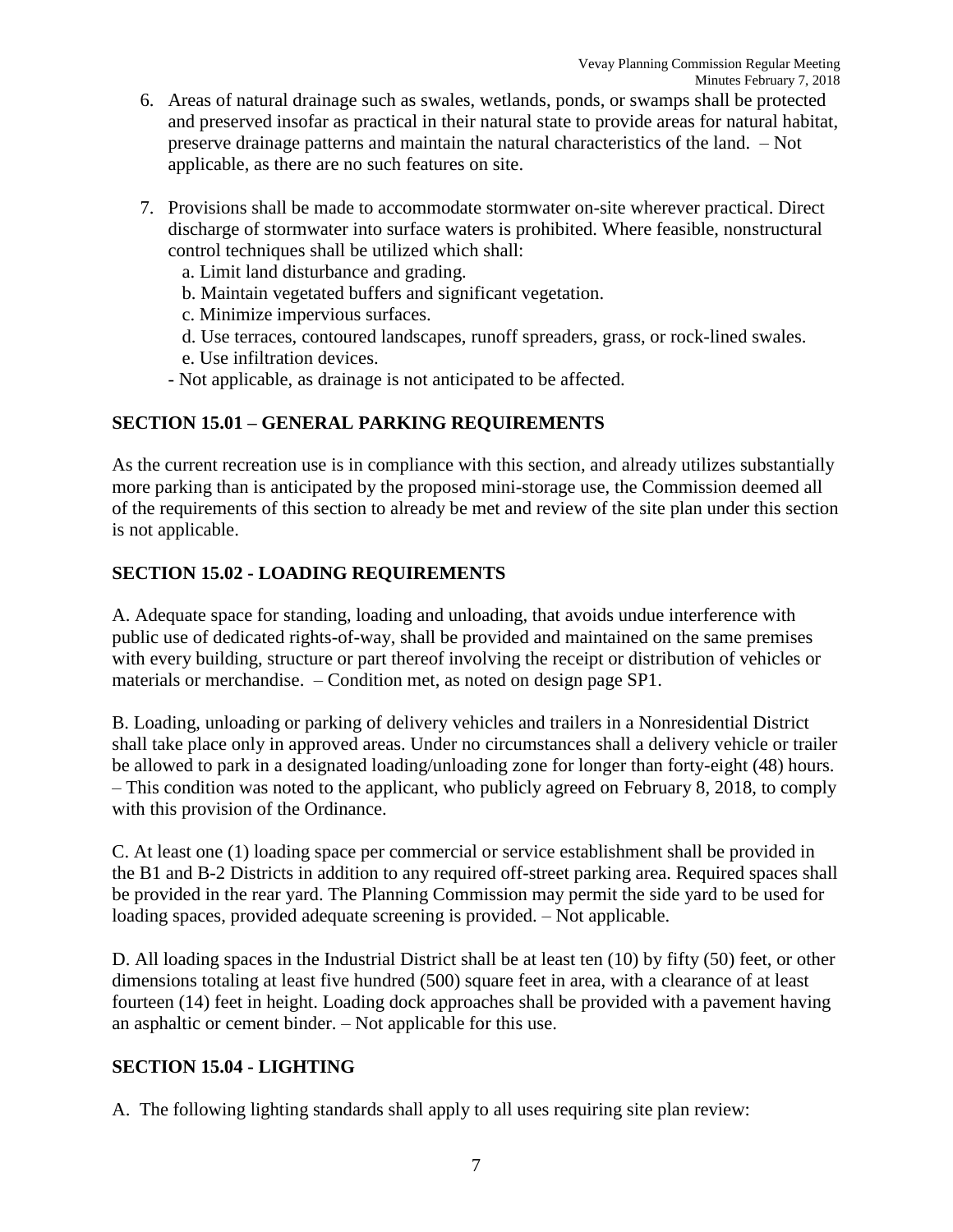- 1. Off-street parking areas shall be adequately lit to ensure security and safety. Ground lighting and wall pack lighting is encouraged in small developments over pole lighting to prevent unnecessary glare and sky glow which inhibits the view of the night sky and, therefore, negatively effects rural character. – Condition met, as noted on design page SP1.
- 2. Light fixtures shall be provided with light cut-off fixtures that direct light downward. Lighting shall not be attached to buildings or other structures that permit light to be directed horizontally. – Conditions met, design page SP1. As required, the lights will be directed downward, and to only light the building and immediately surrounding paved areas.
- 3. Lighting shall illuminate only the parking lot or other areas approved for illumination by the Planning Commission. – Condition met, as noted on design page SP1.
- 4. Site lighting fixtures shall be limited to thirty (30) feet in height. Condition met, as noted on design page SP1.
- 5. Canopy lighting shall be mounted flush with the canopy surface. Not applicable.
- 6. No light fixture shall protrude below the underside (facia) of any canopy. Not applicable.

# **SECTION 15.05 - LANDSCAPING REQUIREMENTS**

Commission – Determined that this is a long-developed industrial site in the midst of other industrial parcels and uses, the airport, and farming of open spaces. In 2012 the site plan for recreational use was approved without the need for additional vegetation, given the district and uses. On this basis, the Commission exercised its authority under subsection F to not require any new vegetation. Accordingly, review under this section is not applicable.

**MOTION Winters, seconded by Cady, that the site plan for mini-storage use on parcel #33- 10-10-16-400-015, 839 Eden Road, be approved as it meets the requirements of Chapters 14 and 15 of the Zoning Ordinance as determined by the Commission as reflected in the meeting minutes above. CARRIED 7-0.**

B. Consider Amendment to Zoning Ordinance, Chapter 16, Special Land Use

COMMISSION – had detailed discussion, based in part on what other jurisdictions have included in their ordinances, on what information should be included in the regulations of any such operation:

- No minimum parcel size will be added at this time.
- NEW Water management could be addressed in the plans submitted. There is possibly a need for separate plans for surface water and ground water. It was noted that protection of surface water is already governed by state law and overseen by state agencies.
- Anticipated road traffic should be submitted as part of any plan.
- NEW the operator could file an annual report of operations.
- NEW possibly include a fuel and hazmat plan.
- An escrow account/mineral extraction fee will not be added at this time.
- NEW A statement of purpose could be added, with the inclusion of health, safety, and welfare considerations.